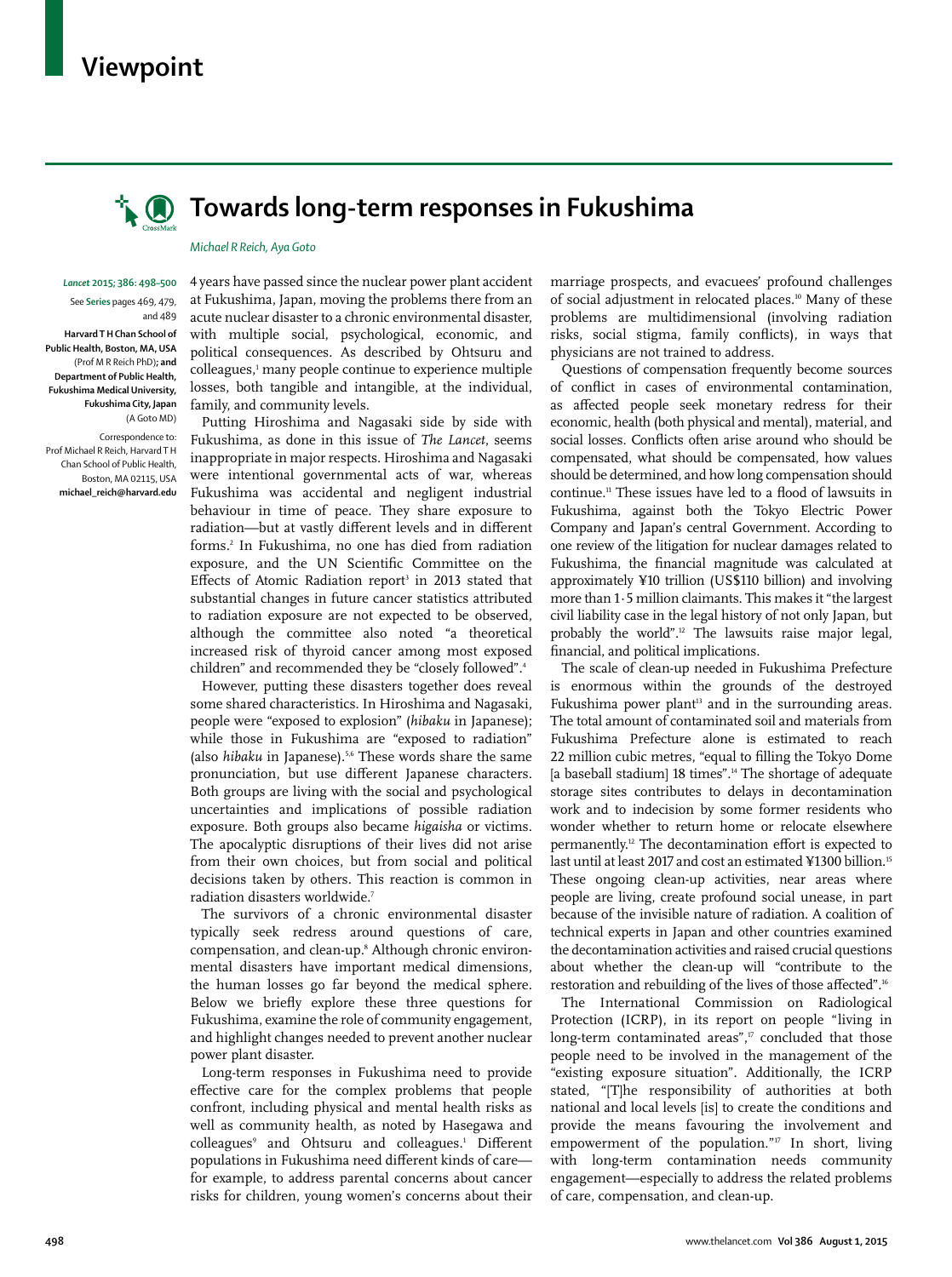This process of popular engagement and empowerment has not been adequately developed in Fukushima initially. Too often, national and local authorities have decided to do things to local residents or to do things for local residents, rather than to do things with them. Some projects have been initiated by local citizen groups, showing an emergence of bottom-up citizen activism in Fukushima,<sup>18</sup> and illustrating local resilience in response to the accident. For example, Ethos in Fukushima has organised dialogue meetings focusing on culture and society and SafeCast has initiated radiation monitoring focusing on data and technology—both showing community empowerment through different approaches. The local government of Iitate village (an evacuee community) has started a local newsletter, using the process to foster collaboration among village officers, health professionals, and local residents.

In response to the Fukushima accident, Japan's national parliament established its first independent commission of inquiry—to examine what happened and recommend actions to prevent another catastrophe. The report of the Fukushima National Accident Independent Investigation Commission in 2012 is distinguished by its transparent process, thorough analysis, direct language, and strong recommendations.19 This landmark report called Fukushima a "manmade disaster" that arose from systemic problems and from lax government and industry actions and attitudes. The report attributed the causes of the Fukushima power plant accident to structural problems in the "organizational, institutional, and legal framework" of the nuclear power industry in Japan, especially the ineffective regulatory structure and the capture of government regulatory agencies by industry, along with attitudinal problems of both public and private authorities. A separate investigation conducted by the civil society group Rebuild Japan Initiative Foundation also identified the profound dysfunction of the Japanese bureaucracy as the root cause of the nuclear accident.<sup>20</sup>

Very similar structural and attitudinal problems were found at the roots of the Three Mile Island nuclear power accident in the USA in 1979, according to the analysis of the US President's Commission.<sup>21</sup> These commonalities suggest shared causes for nuclear power accidents, and that Fukushima was not a uniquely Japanese phenomenon. The parliamentary commission's report argues that Japan needs a paradigm shift in its approach to nuclear power, not simply incremental changes at the margins, to prevent future accidents. The report called for seven recommendations to correct the systemic sources of the accident (see appendix for the list of proposals).<sup>19</sup> Unfortunately, the commission's chair recently wrote, "Four years after the accident, it seems that many fundamental problems, and also the prevalent Japanese mindset, have changed little."<sup>22</sup>

Restoration of Fukushima needs a vision of long-term reconstruction of how to repair the social fabric and social trust that have been destroyed in Japan. What people most want—to be returned to pre-disaster conditions for individual, family, and community cannot be achieved. Here we identify three principles to provide a foundation for the long-term responses in Fukushima.

First, a system of continuous community involvement is needed to help to establish standards, decide on care and clean-up processes, and involve community representatives in understanding what long-term contamination means for Fukushima. Communities and individuals need to be empowered to understand their own situation and decide on protective actions that are appropriate for them. Concerted efforts among different stakeholders will lead to shared value, which is the key for rebuilding the destroyed fabric of social trust in Fukushima.<sup>23</sup>

Second, responses to the radiation health risks (and the perception of risks) in Fukushima need to be integrated into the existing health system, without medicalisation of social issues or treatment of worries about radiation risk as psychiatric problems. The health system needs to adjust and refocus-to provide effective counselling and social support, in a team approach and patient-centred care—along with the launching of a new prefectural medical science centre and the ongoing health management survey of all Fukushima residents.<sup>24</sup>

Finally, there should be an independent assessment of the implementation of the policy proposals from Japan's parliamentary commission, to establish whether the Japanese Government is making progress in strengthening its capacity to control the risks of nuclear power, respond to nuclear disasters, and heal the damage done in Fukushima.

In conclusion, more efforts are needed, both inside and outside Japan, to share the lessons learned from Fukushima around the world. This special issue of The Lancet is a first step in that direction.

## **Contributors**

MRR prepared the original draft, and AG and MRR subsequently added to, revised, and edited the draft. Both authors have seen and approved the final version.

### **Declaration of interests**

We declare no competing interests.

#### **References**

- 1 Ohtsuru A, Tanigawa K, Kumagai A, et al. Nuclear disasters and health—lessons learned, challenges, and proposals. *Lancet* 2015; **386:** 489–97.
- Kamiya K, Ozasa K, Zaharieva EK, et al. Long-term effects of radiation exposure on health. *Lancet* 2015; **386:** 469–78.
- United Nations. Report of the United Nations Scientific Committee on the Effects of Atomic Radiation. General Assembly Official Records, Sixty-eighth session, Supplement No. 46. New York: United Nations, Sixtieth session, May 27–31, 2013. http://www.unscear.org/ docs/GAreports/A-68-46\_e\_V1385727.pdf (accessed July 7, 2015.)
- United Nations Scientific Committee on the Effects of Atomic Radiation. UNSCEAR: the Fukushima accident. Factsheet on UNSCEAR Fukushima report, V.14-06112. Vienna: UNSCEAR, 2014. http://www.unscear.org/docs/Factsheet\_E\_V1406112\_ebook.pdf (accessed July 7, 2015).
- 5 Nollet KE. An American hibakusha in Fukushima. *Fukushima J Med Sci* 2011; **57:** 86–89.

See **Online** for appendix